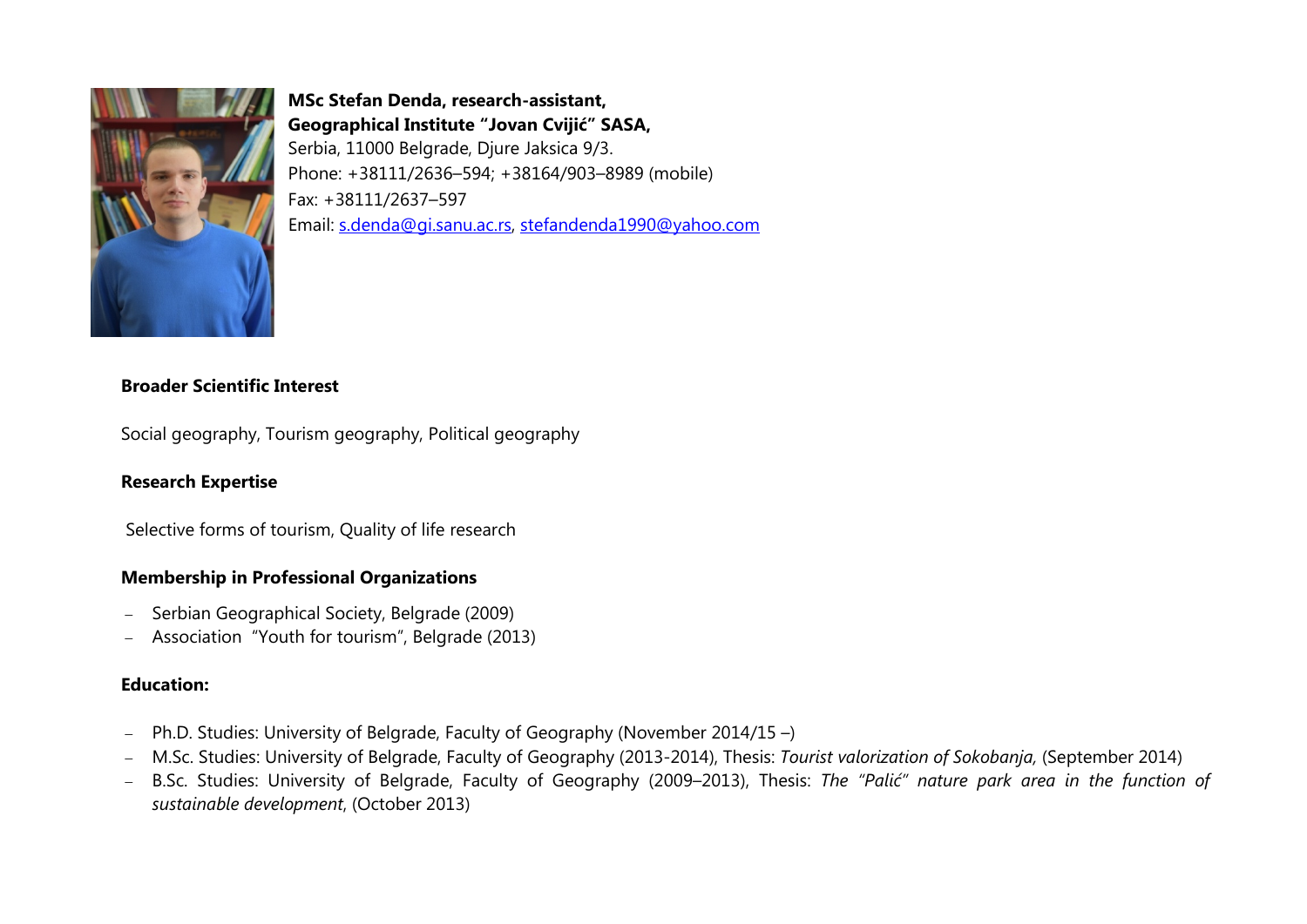## **Employement**

- − February 2019 research-assistant, Geographical Institute "Jovan Cvijić" SASA, Belgrade
- − May 2018 February 2019, research-trainee, Geographical Institute "Jovan Cvijić" SASA, Belgrade
- − April 2015 May 2018 scholarship holder of the Ministry of Education, Science and Technological Development of Republic of Serbia at Geographical Institute "Jovan Cvijić" SASA, Belgrade

## **Chapters in national monographs**

- 1. Stojanović, Ј., & **Denda, S.** (2017). Organizational structure. In: Ž. Bjeljac et al. (Eds.), *Geographical Institute "Jovan Cvijić" SASA 1947– 2017 – History and Perspectives* (Special edition, no. 92, pp. 45–70). Belgrade: SASA and Geographical Institute "Jovan Cvijić" SASA. (In Serbian)
- 2. Milanović Pešić, А., Stojanović, J., & **Denda, S.** (2017). Scientific conferences. In: Ž. Bjeljac et al. (Eds.), *Geographical Institute "Jovan Cvijić" SASA 1947*–*2017 – History and Perspectives* (Special edition, no. 92, pp. 258–284). Belgrade: SASA and Geographical Institute "Jovan Cvijić" SASA. (In Serbian)
- 3. Petrović, D. М., & **Denda, S.** (2017). Publishing activities. In: Ž. Bjeljac et al. (Eds.), *Geographical Institute "Jovan Cvijić" SASA 1947*–*2017 – History and Perspectives* (Special edition, no. 92, pp. 343–404). Belgrade: SASA and Geographical Institute "Jovan Cvijić" SASA. (In Serbian)

# **Articles published in international journals**

- 1. **Denda, S.,** Micić, J., & Terzić, A. (2021). The Impact of Contemporary Politically Induced Security Crisis on Tourist Behaviour: The perception of the Serbian Younger Adult Population. *Revista Española de Investigaciones Sociológicas*, 174, 69– 88. [doi: 10.5477/cis/reis.174.69](http://dx.doi.org/10.5477/cis/reis.174.69) (ISSN: 0210-5233)
- 2. Petrović, M. D., Ledesma, E., Morales, A., Radovanović, M. M., & **Denda, S.** (2021). The Analysis of Local Marketplace Business on the Selected Urban Case – Problems and Perspectives. *Sustainability*, *13*(6), 3446. doi: [10.3390/su13063446](http://dx.doi.org/10.3390/su13063446) (ISSN: 2071-1050)
- 3. **Denda, S.** Lj., Micić, J. M., Milanović Pešić, A. Z., Brankov, J. J., Bjeljac, Ž. N. (2019). Utilization of geothermal springs as a renewable energy source - Vranjska Banja case study. *Thermal Science*, 23, 6B, 4083 -4093. doi: [10.2298/TSCI190816391D](https://doi.org/10.2298/TSCI190816391D) (ISSN: 2334-7163)
- 4. Micić, J., **Denda, S.,** & Popescu, M. (2019). The significance of the risk-related challenges in tourist destination choice. *Journal of the Geographical Institute "Jovan Cvijic", SASA*, *69*(1), 39–52. doi: [10.2298/IJGI1901039M](https://doi.org/10.2298/IJGI1901039M) (ISSN: 0350-7599)
- 5. Lukić, D., Petrović, D. M., **Denda, S.** (2018). Cultural indicators of sustainable regional development (the case of Serbian national park). *R– Economy, 4*(2), 44–48. [doi: 10.15826/recon.2018.4.2.007](https://doi.org/10.15826/recon.2018.4.2.007) (ISSN: 2412-0731)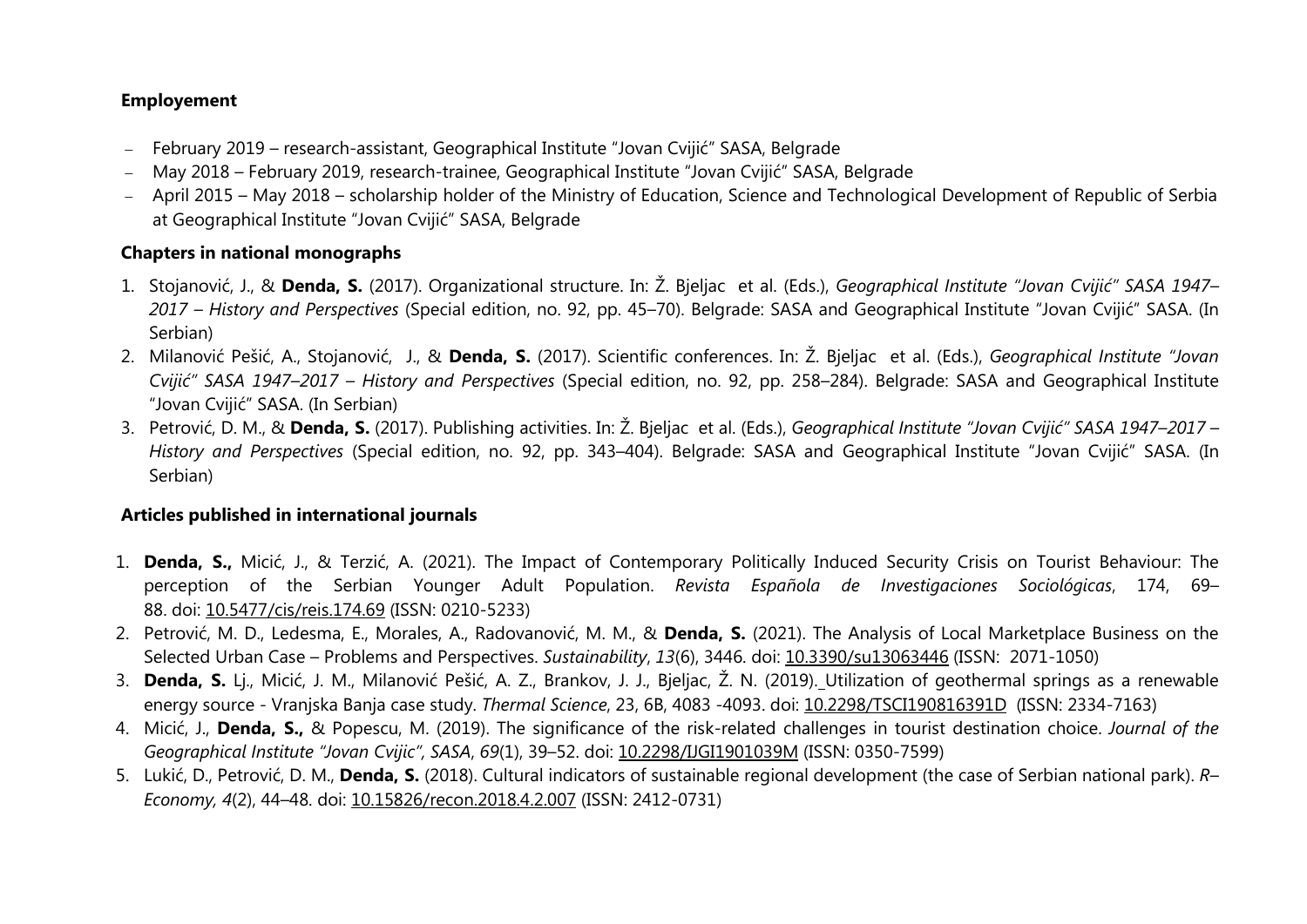#### **Articles published in national journals**

- 1. Терзић, А., **Денда, С**. (2019). Ефекти прекограничне сарадње на простору српског Баната на туристички развој региона. *Култура полиса: часопис за неговање демократске политичке културе*, 38, 519–532. ISSN: 1820-4589 (In Serbian with English abstract and summary)
- 2. **Денда, С.,** Мицић, Ј., Бјељац, Ж. (2018). Aктуелности Цвијићевих истраживања у контексту српско-албанских односа на Косову и Метохији. *Баштина*, 45, 203–223. doi: [10.5937/bastina1845213D.](https://doi.org/10.5937/bastina1845213D) ISSN: 0353-9008 (In Serbian with English abstract)
- 3. **Denda, S.,** Stojanović, J. (2017). The position of Sokobanja on the Serbian tourism market*. Business Economics, XX*(1), 253- 271. doi: [10.5937/poseko11-13733.](http://dx.doi.org/10.5937/poseko11-13733) ISSN: 1820-6859 (In Serbian with English abstract)
- 4. **Denda, S**., & Denda, B. (2016). Production and foreign trade of grapes and wine: situation in the world and Serbia (Šumadija region). *Agroeconomics*, *70*, 81–94. ISSN: 0350-5928. (In Serbian with English abstract)
- 5. **Denda, S.** (2014). Sustainable development of "Palić" Nature Park wish or reality? *Recycling and Sustainable Development, 7*(1), 35– 43. doi: [10.5937/ror1401035D](http://dx.doi.org/10.5937/ror1401035D) ISSN: 1820-7480 (In Serbian with English abstract)
- 6. **Denda, S.** (2014). Asylum seekers in Serbia between law and reality. *Demography*, *XI*, 147–172. ISSN: 1820-4244. (In Serbian with English abstract and summary)
- 7. **Denda, S.** (2014). Model of competitiveness of Čajetina municipality as a tourist destination. *Hotel and tourism management, 2*(2), 95– 105. ISSN: 2334-8267 (In Serbian with English abstract)

### **Articles published in international conference proceedings**

- 1. **Denda, S.,** Micić, J. & Milenković, M. (2020). Sustainability from the Local Perspective: The Evidence from Zlatibor Tourist Center (Republic of Serbia). In: S. M. [Belichenkina](http://dais.sanu.ac.rs/discover?scope=%2F&query=%22Belichenkina,%20S.%20M%22&submit=) (Ed.), Book of proceedings of VIII International scientific-practical conference *"Inovative aspects of the development service and tourism"* (pp. 34–41). Stavropol: Stavropol State Agrarian University, Faculty of Social and Cultural Service and Tourism. ISBN: 978-5-907110-53-3
- 2. Milenković, M., Micić, J. & **Denda, S.** (2020). [Tourism and Forest Fires: Problems, Challenges and Possibilities.](http://dais.sanu.ac.rs/handle/123456789/9089) In: S. M. [Belichenkina](http://dais.sanu.ac.rs/discover?scope=%2F&query=%22Belichenkina,%20S.%20M%22&submit=) (Ed.), Book of proceedings of VIII International scientific-practical conference *"Inovative aspects of the development service and tourism"* (pp. 89–94). Stavropol: Stavropol State Agrarian University, Faculty of Social and Cultural Service and Tourism. ISBN: 978-5-907110-53-3
- 3. Matović, S., Lović Obradović, S*.,* **Denda, S.** (2020). Economic structure of the Serbian population as an obstacle to sustainable development. In I. N. Vladimirov (Ed.), Proceedings of the International scientific Conference *"Environmental transformation and sustainable development in the Asian region"* (pp. 56). Irkutsk**:** Sochava Institute of Geography, Siberian Branch of Russian Academy of Sciences. ISBN: 978-5-94797-369-3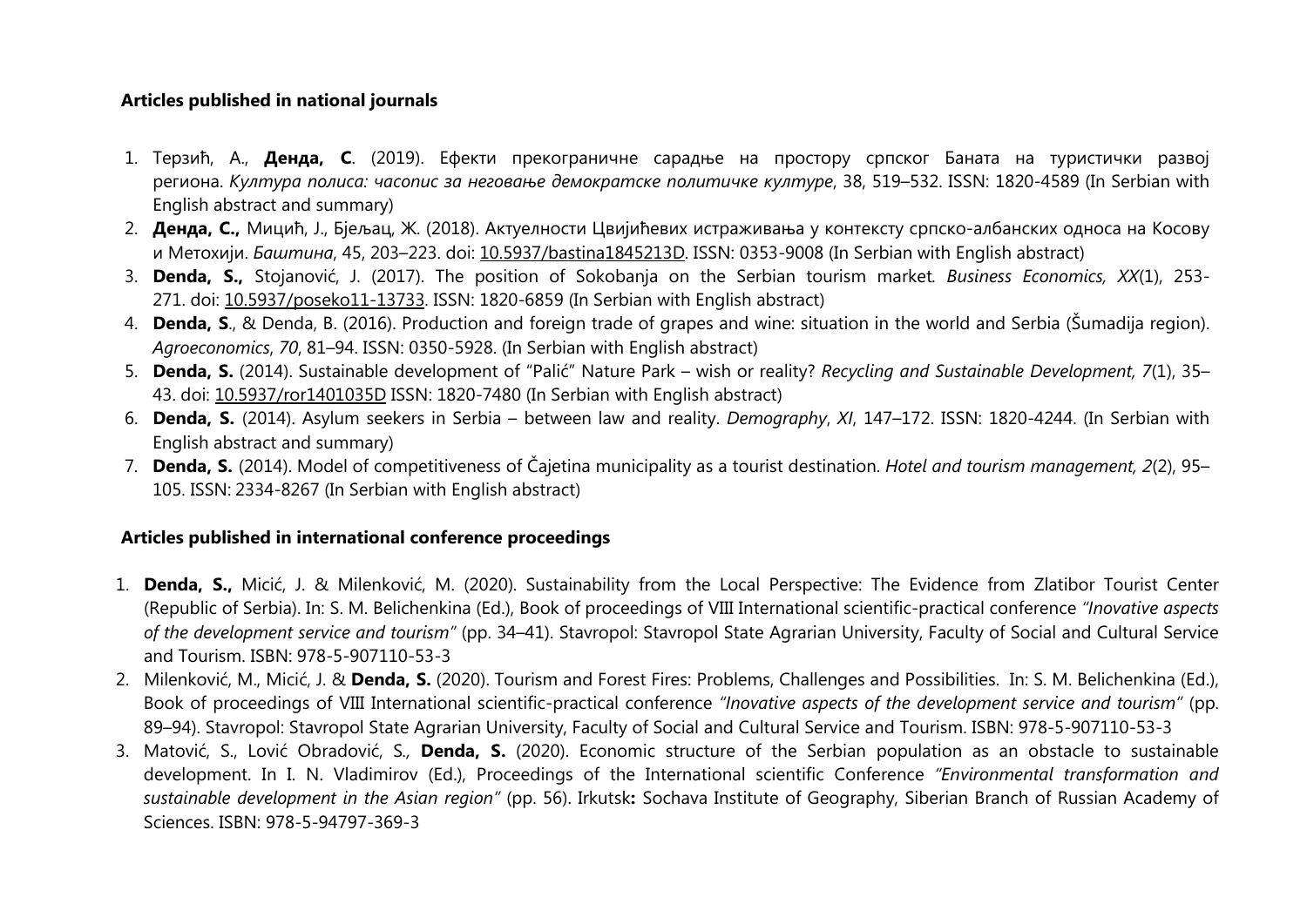- 4. **Denda, S.,** Stojanović, S., Malinić, V. (2019). Legal Aspects of Tourism Development in Serbia. In: V. [Trukhachev](http://dais.sanu.ac.rs/discover?scope=%2F&query=%22Trukhachev,%20Vladimir%22&submit=) (Ed.), Book of proceedings of VII International scientific-practical conference *"Innovative aspects of the development service and tourism"* (pp. 31–37). Stavropol: State Agrarian University, Faculty of Social and Cultural Service and Tourism. ISBN: 978-5-907110-30-4
- 5. Nedelcheva Bebenova-Nikolova, D., Berić, D., **Denda, S.** Florea-Saghin, I., Mitrofanenko, T., Popescu, M., Stojanović, J. (2019). Iron Gates The Green Reopening. In: C. Hanus & G. Steiner (Eds.), Danube: Future Interdisciplinary School Proceedings 2017: "Cultural and Social Implications of Global Change on the Danube River Basin" (pp. 90–105). Krems: Danube University. ISBN: 978-3-903150-38-6
- 6. Micić, J., & **Denda, S.** (2018). Is There any Place for Yugoslav Memorials in the Current Serbian Tourist Offer? In: B. Stanišić (Ed.), Book of Proceedings of Singidunum University International Scientific Conference *"Culture, Heritage and Tourism Development" – SITCON 2018*, Belgrade, 12<sup>th</sup> October 2018 (pp. 281–288). Belgrade: Singidunum University. ISBN:978-86-7912-690-0
- 7. Petrović, M., **Denda, S.,** Vujko, A. (2018). The Analysis of main elements of marketing mix in Serbian agritourism. In: S. M. [Belichenkina](http://dais.sanu.ac.rs/discover?scope=%2F&query=%22Belichenkina,%20S.%20M%22&submit=) (Ed.), Book of proceedings of VI International scientific-practical conference *"Sustainable development of tourism market: International practices and Russian experience*" (pp. 116–122). Stavropol: Stavropol State Agrarian University, Faculty of Social and Cultural Service and Tourism.
- 8. Micić, J., **Denda, S.,** Petrović, M. (2018). [Tourism Policy in Montenegro Current Situation and Future Challenges](http://dais.sanu.ac.rs/handle/123456789/4113). In: S. Vićić (Ed.), Book of Proceedings of 7th International Congress *"Hospitality as a Quality Factor of Tourist Destination Offer and Competitiveness - HOTELPLAN 2018"* (pp. 481–489). Belgrade: College of Hotel Management.
- 9. **Denda, S.,** Petrović, M., Lukić, D. (2018). The EU Comparative Indicators of Sustainable Tourism Development A Case Study of Zlatibor Tourist Resort (Serbia). In: L. Popescu & O. Mititelu-Ionuș (Eds.), Book of Abstracts of the Oral and Poster Presentations of the Fifth International Conference *"Geographical Research and Cross-Border Cooperation",* Craiova, Romania 06–09 September 2018 (pp. 15). Craiova: University of Craiova, Geography Department.
- 10. **Denda, S.,** Stojanović, J., Milenković, M., & Jojić Glavonjić, T. (2017). The role of higher education institutions in human resource education in the field of tourism: The case of Serbia. In: *Proceedings of* 10<sup>th</sup> International Conference "Science and Higher Education in *Function of Sustainable Development – SED 2017",* Mećavnik – Drvengrad, Serbia, October 06–07th, 2017., *Session 9: Tourism* (pp. 26–33). Uzice: Business and Technical College of Vocation Studies. ISBN: 978-86-83573-90-5. (In Serbian with English abstract)
- 11. Milenković, M., Babić, V., Krstić, M., Jojić-Glavonjić, T., & **Denda, S.** (2017). The North Atlantic Oscillation (NAO), The Arctic Oscillation (AO) and Forest Fires in Lithuania. In: R. V. Pantović & Z. S. Marković (Eds.), *Proceedings of XXV International conference "Ecological Truth" Eco-Ist'17*, Vrnjacka Banja, Serbia, June 12–15th, 2017 (pp. 589–596). Bor, University of Belgrade: Technical faculty in Bor. ISBN: 978-86- 6305-062-4
- 12. Petrović, M., Vujko, A., Demirović, D., Gagić, S., & **Denda, S.** (2017). Model of tourism development in the region The example from Serbian rural society. In: S. M. Vdovin (Ed.), *Proceedings of International Scientific and Practical Conference "Theory and Practice of*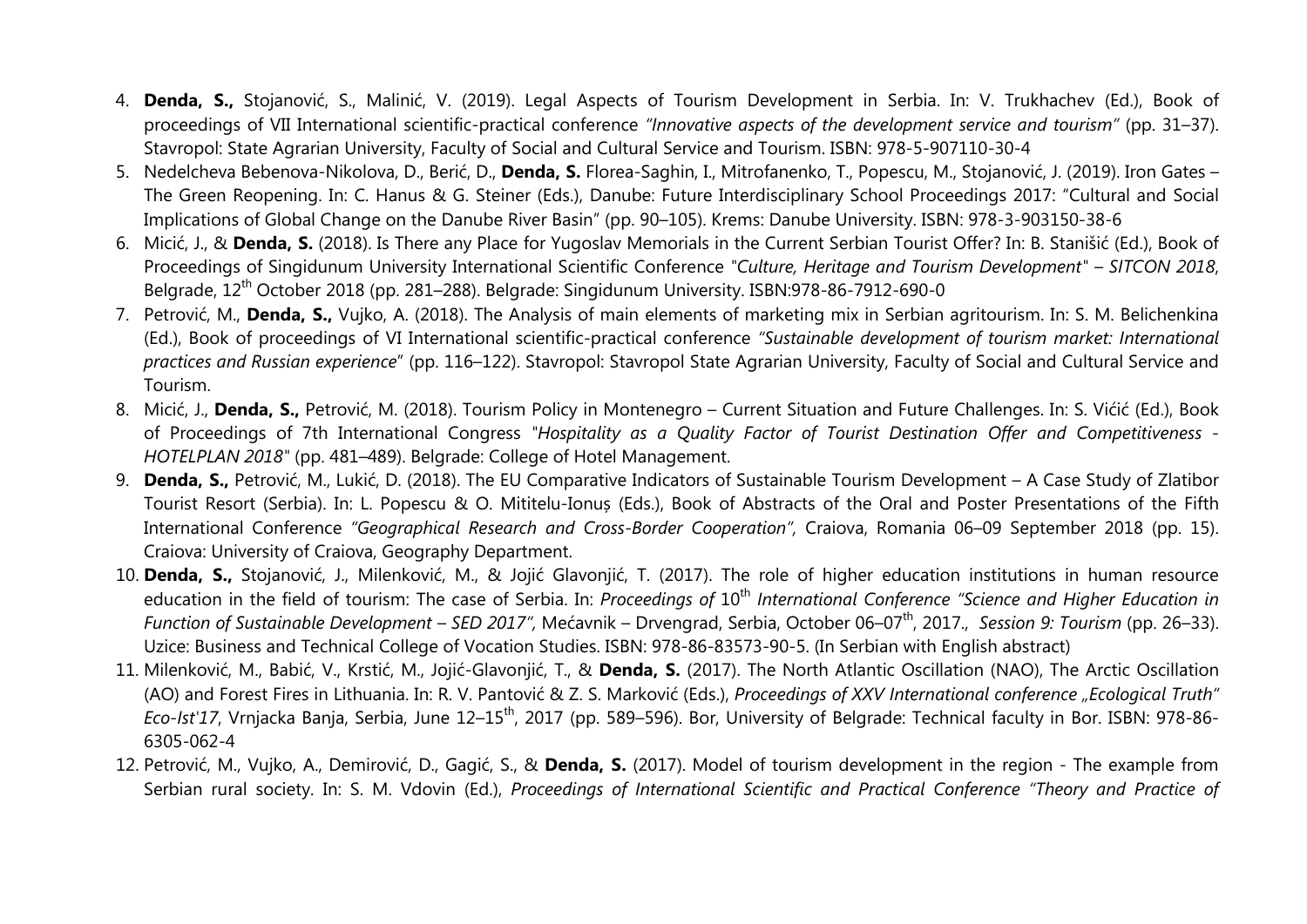*Harmonization of the Interaction of Natural, Social and Production Systems"*, October 12**–**13th, 2017 (pp. 40–49). Saransk: Ogarev Mordovia State University. ISBN: 978-5-7103-3425-6

- 13. **Denda, S**., & Stojanović, J. (2016). Indicators of Competitiveness in Tourism: Case of Serbia, Montenegro and FYR Macedonia. In: D. Cvijanović, A. G. Ivolga, P. Ružić, D. Gnjatović & T. Stanišić (Eds.), *Thematic Proceedings of 1st International Scientific Conference: "Tourism in Function of Development of the Republic of Serbia – Spa Tourism in Serbia and Experiences of Other Countries",* Vrnjacka Banja, Serbia, June 2nd*–*4th*,* 2016 (pp. 99–117). Vrnjacka Banja, Serbia: University of Kragujevac, Faculty of Hotel Management and Tourism. ISBN: 978- 86-89949-09-4, ISBN: 978-86-89949-11-7
- 14. Stojanović, J., & **Denda, S.** (2016). Protected Natural Assets as a Tourist Offer of Belgrade. In: M. Đuričić, N. Milutinović & I. Ćirović (Eds), *Conference Proceedings of 3rd International Conference "Higher Education in Function of Sustainable Development of Tourism in Serbia nad Western Balkans" with in 9th International Conference "Science and Higher Education in Function of Sustainable Development – SED* 2016", Užice, Serbia, September 30<sup>th</sup> – October 1<sup>st</sup>, 2016 (pp. 249–264). Uzice: Business and Technical College of Vocation Studies. ISBN: 978-86-83573-84-4
- 15. **Denda, S.,** & Stojanović, J. (2016). Transformation of Hotel Offer in Serbian Spa Resorts: Present State and Perspectives. In: S. Vićić (Ed.), *Proceedings of the Sixth International Biennial Congress "Hospitality and Tourism-Interdisciplinary Approach – Hotelplan 2016",* Belgrade, Serbia*,* November 04th, 2016, *Hotellink,* 17(27–28) (pp. 289–298). Belgrade: College of Hotel Management. ISSN: 1451-5113
- 16. **Denda, S.,** & Stojanović, J. (2016). Migration Crisis as a Security Challenge and Its Impacts on Tourism Demand. In: D. Šantić (Ed.), *Book of abstracts of International Conference "Contemporary migration in a Changing World: New Perspectives and Challenges",* Belgrade, Serbia, September 18<sup>th</sup>–21<sup>st</sup>, 2016 (pp. 46). Belgrade: University of Belgrade – Faculty of Geography, Regional Studies Association and MIcARD. ISBN: 978-86-6283-044-9
- 17. **Denda, S.,** & Stojanović, J. (2015). The medical-geographical aspects of endemic nephropathy in the municipality of Lazarevac. In: R. V. Pantović & Z. S. Marković (Eds.), *Proceedings of XXIII International conference "Ecological Truth" Eco-Ist'15,* Kopaonik, Serbia, June 1<sup>7th</sup>– 2 0th , 201*5* (pp. 784–791). Bor, University of Belgrade: Technical faculty in Bor. ISBN: 978-86-6305- 032-7
- 18. **Denda, S.,** & Stojanović, J. (2015). Protection of the "Lake Skadar" National Park in the function of sustainable development of tourism. In: M. Đuričić, M. Jovanović & N. Milutinović (Eds.), *Proceedings of 8th International conference "Science and higher education in function of sustainable development,* Užice, Serbia, October 2nd–3rd, 2015, *Session 4: Environmental protection* (pp. 7–14). Užice: Business and Technical College of Vocation Studies. ISBN: 978-86-83573-61-5
- 19. Mihajlović, B., Manić, I., Milinčić, M., Đorđević, T., Mihajlović, Lj., & **Denda. S.** (2014). Opportunities for sustainable development of rural settlement area of the Timok vineyards. In: G. Dražić (Ed.), *Proceedings of International conference – "Ecological improvement of devastated sites for sustainable development",* Belgrade, Serbia, September 29–30th, 2014 (pp. 293–297). Belgrade, University Singidunum: Faculty of Applied Ecology Futura. ISBN: 978-86-86859-39-6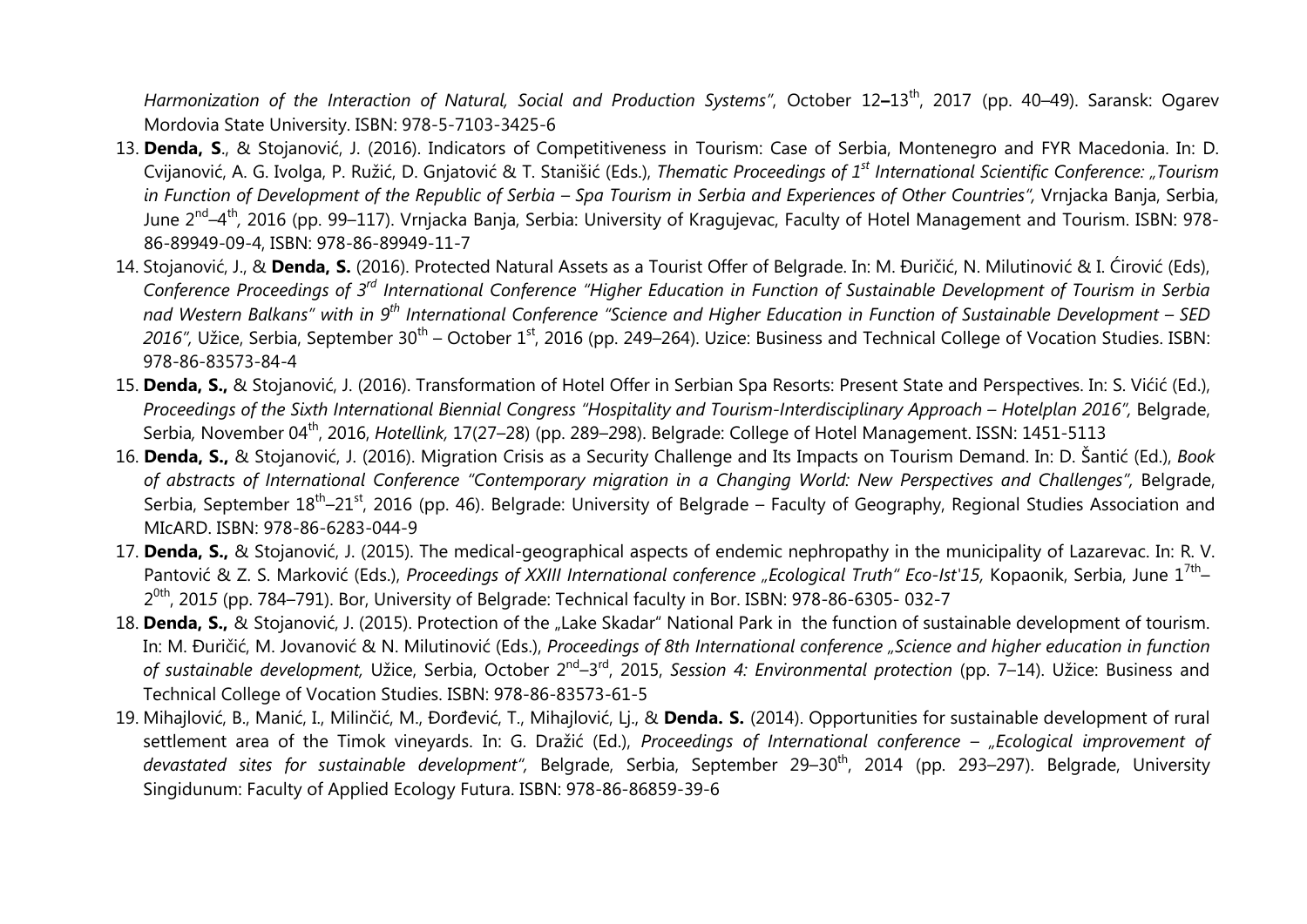## **Articles published in national conference proceedings**

- 1. Milenković, M., Munćan, M., Munćan, S., & **Denda, S.** (2017). The problem of forest fires in the management of deer game in the Deliblato sands. In: D. Gačić (Ed.) *Book of abstract of "1st Serbian meeting on game management with international participation: red deer",* Kraljevo*,* Serbia, October 12th, 2017 (pp. 40–42). Belgrade: University of Belgrade, Faculty of Forestry. ISBN: 978-86-7299-266-3. (In Serbian)
- 2. **Denda, S.** (2015). Tourist traffic in Sokobanja from 1897 to 2014 year. In: D. Filipović & S. Đurđić (Eds.), *Collection of papers of young researchers of* 4th Serbian congress of geographers with international participation *"Achievements, current topics and challenges of geographical science and practice", Коpaonik*, Serbia, October 07–09th, 2015 (pp. 181–186). Belgrade: University of Belgrade – Faculty of Geography and Serbian Geographical Society. ISBN: 978-86-6283-034-0. (In Serbian with English abstract)
- 3. Manojlović, I., **Denda, S.,** & Stojanović, J. (2015). Tourist valorization of Stara planina. In: D. Filipović & S. Đurđić (Eds.), *Collection of papers of young researchers of* 4th Serbian congress of geographers with international participation *"Achievements, current topics and challenges of geographical science and practice",* Коpaonik, Serbia, October 07–09th, 2015 (pp. 163–169). University of Belgrade – Faculty of Geography and Serbian Geographical Society. ISBN: 978-86-6283-034-0. (In Serbian with English abstract)
- 4. Stojanović, J., & **Denda, S.** (2015). The application of indicators of sustainable tourism in the area of tourist center Sokobanja. In: М. Milinčić, M. Milovanović & M. Ilić (Eds.), *Collection of papers of First ecological conference with international participation "Smederevo –* ecological city", Smederevo, Serbia, December 09<sup>th</sup>, 2015 (pp. 123–130). Smederevo: Local environmental movement and Belgrade: Department for spatial and environmental science, Faculty of Geography, University of Belgrade. ISBN: 978-86-919317-0-4. (In Serbian with English abstract)
- 5. Stojanović, J., & **Denda, S.,** (2015). Ecotourism in Ovčar-Kablar gorge state and perspectives М. Milinčić, M. Milovanović & M. Ilić (Eds.), *Collection of papers of First ecological conference with international participation "Smederevo – ecological city",* Smederevo, Serbia, December 09<sup>th</sup>, 2015 (pp. 137–144). Local environmental movement and Belgrade: Department for spatial and environmental science, Faculty of Geography, University of Belgrade. ISBN: 978-86-919317-0-4. (In Serbian with English abstract)

# **Other publications**

1. **Denda, S.,** & Stojanović, Ј. (2017). Consistency and uniformity of Dinaric Serbs. In: А. Milanović Pesić et al. (Eds.), *From the notebooks of Jovan Cvijić – An overview and interpretation* (Special edition, no. 93, pp. 128–129). Belgrade: SASA and Geographical Institute "Jovan Cvijić" SASA. ISBN: 978-86-7025-724-5 (SASA), 978-86-80029-73-3 (Geographical institute) (In Sebian)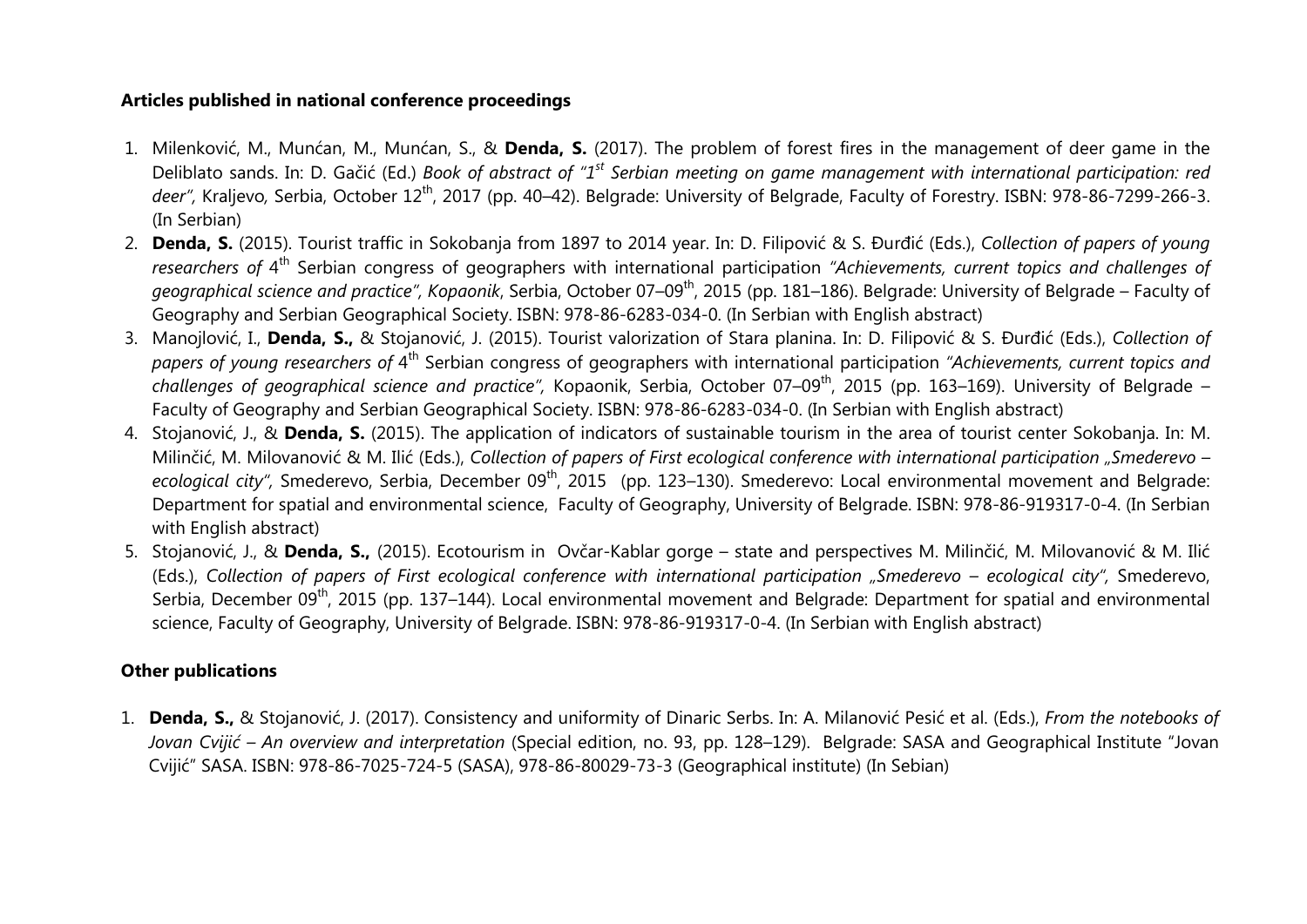- 2. Stojanović, J., & **Denda, S.** (2017). Metanastasic movements. In: А. Milanović Pesić et al. (Eds.), *From the notebooks of Jovan Cvijić An overview and interpretation* (Special edition, no. 93, pp. 134–135). Belgrade: SASA and Geographical Institute "Jovan Cvijić" SASA. ISBN: 978-86-7025-724-5 (SASA), 978-86-80029-73-3 (Geographical institute) (In Sebian)
- 3. **Denda, S.,** & Stojanović, J**.** (2017). Ibarski Kolašin About the population origin. In: А. Milanović Pesić et al. (Eds.), *From the notebooks of Jovan Cvijić – An overview and interpretation* (Special edition, no. 93, pp. 138–139). Belgrade: SASA and Geographical Institute "Jovan Cvijić" SASA. ISBN: 978-86-7025-724-5 (SASA), 978-86-80029-73-3 (Geographical institute) (In Sebian)
- 4. Stojanović, J., & **Denda, S**. (2017). Ibarski Kolašin About the cultural heritage. In: А. Milanović Pesić et al. (Eds.), *From the notebooks of Jovan Cvijić – An overview and interpretation* (Special edition, no. 93, pp. 140–141). Belgrade: SASA and Geographical Institute "Jovan Cvijić" SASA. ISBN: 978-86-7025-724-5 (SASA), 978-86-80029-73-3 (Geographical institute) (In Sebian)

# **List of projects**

2015 – Geography of Serbia (integrated and interdisciplinary research, no. 47007, Ministry of Education, Science and Technological Development)

# **Scholarships and awards**

- − Scholarship for PhD students, Ministry of Education, Science and Technological Development, Republic of Serbia (2015 –)
- − Award for the best graduating student in the field of tourism, University of Belgrade, Faculty of Geography (2014)
- − Scholarship of the Fund for Young Talents "Dositeja", Republic of Serbia (2012–2014)
- − Scholarship of the City municipality Lazarevac (2010–2013)
- − Student scholarship, Ministry of Education, Republic of Serbia (2010–2012)
- − Scholarship of the City of Belgrade (2011/2012)

# **Other activities**

- 1. Editor of the bibliographic monographic study *"Geographical Institute "Jovan Cvijić" SASA 1947–2017 History and Perspectives",* (424 pp.). Special edition, no. 92. Belgrade: SASA and Geographical Institute "Jovan Cvijić" SASA.
- 2. Technical editor of the monograph "From the notebooks of Jovan Cvijić: selected pages and interpretations". (199 pp.) Special issue, no. 94. Belgrade: SASA and Geographical Institute "Jovan Cvijić" SASA.
- 3. Technical editor of the monograph *"The role of geoheritage sites in tourism of Serbian Podunavlje region"* (225 pp.)*.* Special issue, no. 96/97. Belgrade: Geographical Institute "Jovan Cvijić" SASA.